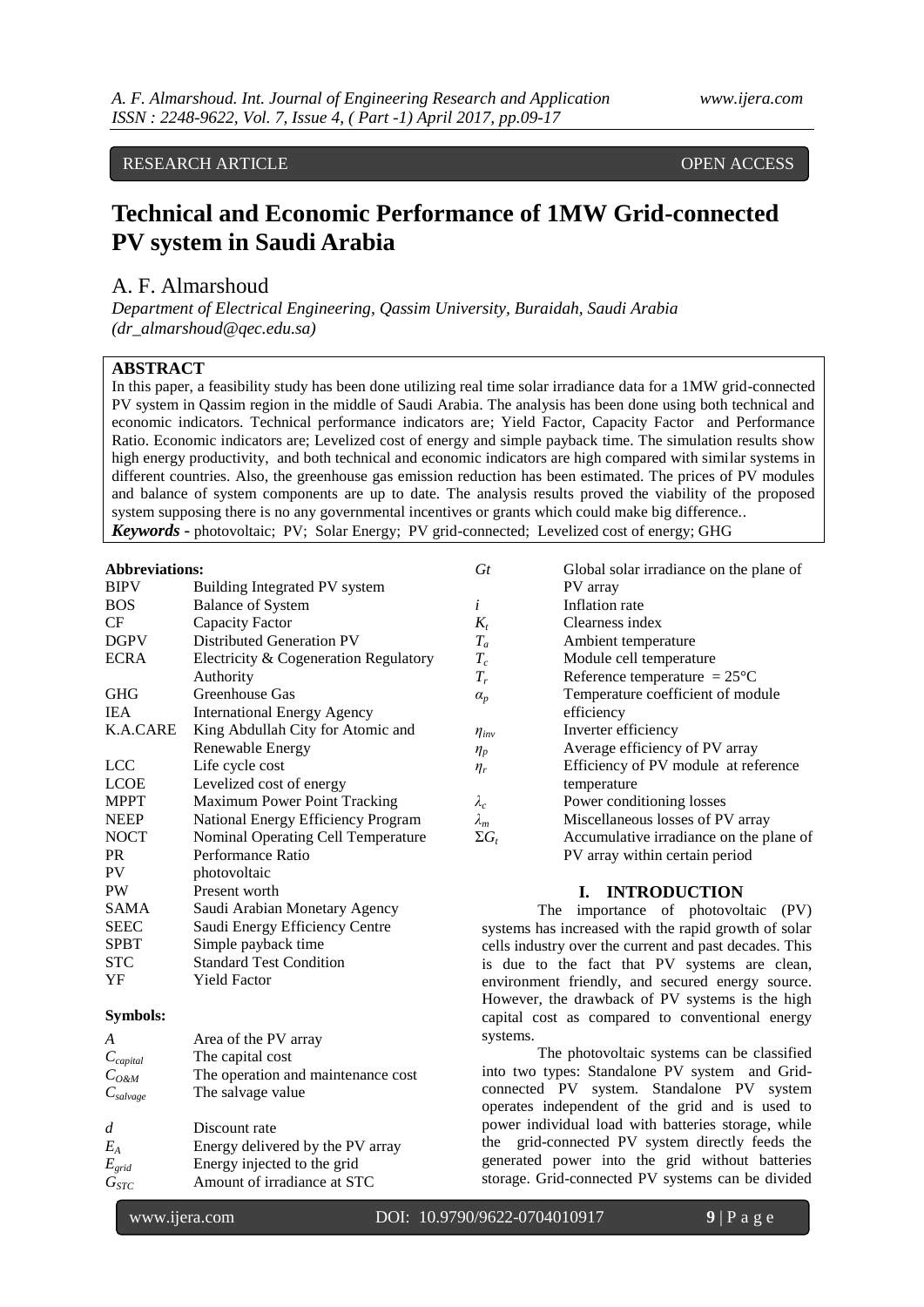into two types: Building Integrated PV system (BIPV) and Distributed Generation PV (DGPV) system. BIPV systems usually supply a specific load and inject the excess energy to the grid. On the other hand, the DGPV systems inject the whole produced energy to the grid without feeding any local load [1].

PV system size and performance strongly depend on metrological variables such as solar Irradiance, wind speed, ambient temperature. Therefore, to optimize a PV system, extensive studies related to the effect of metrological variables have to be done [2]. The importance of the meteorological data in sizing PV systems lies in the fact that the PV modules output energy strongly depends on the available solar energy and the ambient temperature, Although extreme high temperatures may degrade the performance of some types of photovoltaic modules.

Saudi Arabia has very good conditions for the development of photovoltaic systems due to possessing high daily solar irradiance and sunny days over the year. This indicates that photovoltaic technologies would perform well at any location in Saudi Arabia.

Cost of power from large scale photovoltaic installations reduced to 75% in the last decade [3]. In Germany, the cost fell from over 40 ct/kWh in 2005 to 9ct/kWh in 2014. Even lower prices have been reported in sunnier regions of the world, since a major share of cost components is traded on global markets [3] .

The main objective of this paper is to study the viability of 1MW grid-connected photovoltaic system in Qassim region. Qassim region is located in the center of Saudi Arabia about 350 km northwest of Riyadh, the capital as shown in Figure 1. Qassim region lies between latitudes  $24^{\circ}$  41' N and  $27^{\circ}$  19' N and longitudes  $41^\circ$  38' E and  $44^\circ$  50' E, which is in the solar belt, and the elevation is 600-750 m above the sea level. The climatic condition of Qassim region is a typical desert climate, known for its cold, rainy winters, and for its hot and sometimes balmy summers, with low humidity and dusty sometimes [4] . The average daily solar irradiance in Qassim is 6.13 kWh/m2/day and has a long daily duration of sunshine [5]. Figure 2 shows the average annual sum of global horizontal irradiance in Saudi Arabia [6] . Therefore, the use of PV systems in Qassim region has a very good potential.

In this paper, a technical and economic analysis for evaluating the feasibility of 1 MW grid-connected PV system in Qassim region has been presented based on both technical and<br>economic indicators. Technical performance Technical performance indicators are Yield Factor, Capacity Factor and Performance Ratio while, economic indicators are Levelized cost of energy and simple payback time. This work is based on one-minute meteorological

data provided by King Abdullah City for Atomic and Renewable Energy (K.A.CARE) recorded by the meteorological station hosted in Qassim University. Finally, a comparison of the obtained results with similar PV grid-connected systems in different countries will be presented.

## **II. SOLAR ENERGY POTENTIAL IN QASSIM REGION**

A real one-minute meteorological data for the last two years recorded by the meteorological station in Qassim University. The recorded data was global horizontal irradiance, direct normal irradiance, diffuse irradiance, ambient temperature, humidity, atmospheric pressure and wind speed. Figure 3 shows a sample of recorded solar irradiance for one day. Figures 2 and 3 indicate that Qassim region is a promised region for solar energy applications, but the average of ambient temperature which reaches  $37^\circ$  C in summer would reduce the overall efficiency of PV system, as an increase in cell temperature by  $1^{\circ}$  C decreases PV module's power by 0.5-0.6% [7]. This means the expected output power of PV modules will be lower than mentioned in their data sheets because, the PV modules are being tested at  $25^{\circ}$  C..

## **III. BOUNDARIES OF THIS STUDY**

Along with solar radiation, other factors which may affect this study are : type of PV technology deployed, Fixed or with sun tracker, tilt and azimuth angles of PV modules, inverter efficiency, utilizing the Maximum Power Point Tracking system (MPPT) or not. Further, economical parameters such as interest rate, discount rate, inflation rate prevalent and projected in Saudi Arabia , percentage of debt to the initial capital cost of the whole project also plays critical role.

- This study will be based on the following:
- i. The PV technology is mono crystalline silicon, ground-mounted modules, fixed tilt angle equals to location latitude, south facing azimuth angle.
- ii. Inverter equipped with MPPT system.
- iii. The economic parameters as provided by the Saudi Arabian Monetary Agency (SAMA) in 2015 [8] .
- iv. The percentage of debt of the capital cost is (0%), and there is no any Incentives or grants.
- v. The life time of project is 25 years..

## **IV. MATHEMATICAL MODEL OF GRID-CONNECTED PV SYSTEM**

Figure 4 shows a typical PV grid-connected system consisting of a PV array, inverter and a connection to the grid. So the mathematical model of the PV grid-connected system will combine both models of PV array and the inverter. The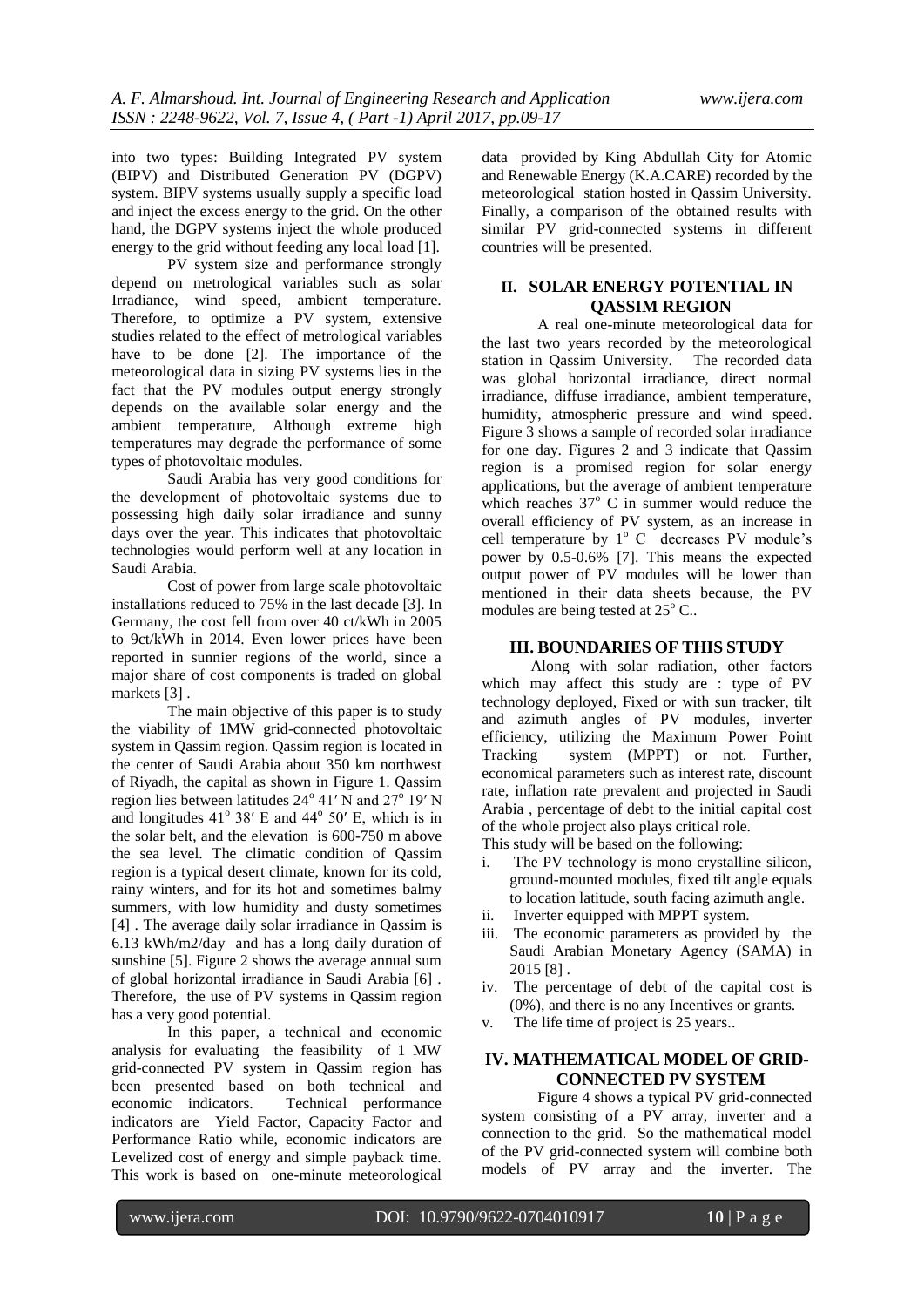instantaneous output power of a PV array depends on the global solar irradiance on the plane of PV array; Gt , and the ambient temperature; Tc. The influences of these two parameters on the cell characteristics are shown in Figure 5, where the open circuit voltage increases logarithmically by increasing the solar irradiance and the short circuit current increases linearly as shown in Figure 5a, while the main effect of increasing in cell temperature is on open circuit voltage, which decreases linearly with the cell temperature and the short-circuit current increases slightly with the increase of the cell temperature as shown in Figure 5b. Thus, the cell efficiency will drop [9] . This frequent change in the cell characteristic leads to frequent change in the position of maximum power point as shown in Figure 6. So , for achieving the maximum output power from the PV array, an inverter equipped with MPPT system is preferred. Therefore, the assumption in this model is that the PV array only generates power at the maximum power point on the I-V curve [10] .



**Fig. 1:** Location of Qassim Region in the middle of Saudi Arabia



**Fig 2:** The Average annual sum of global horizontal irradiance in Saudi Arabia



**Fig. 3:** Sample of recorded solar irradiance data on August 10, 2014



**Fig. 4:** Block diagram of grid-connected PV system



**Fig. 5:** Influence of irradiation and cell temperature on PV cell characteristics.

(a) solar radiation effect, (b) cell temperature effect.



**Fig. 6:** Position of the maximum power point on I-V characteristic of PV cell

#### **A**. **Energy delivered by the PV array**

The array is characterized by its average efficiency,  $\eta_p$ , which is a function of average module cell temperature,  $T_c$  [10], [11]:

$$
\eta_P = \eta_r \left[ 1 - \alpha_p \left( T_c - T_r \right) \right] \tag{1}
$$

where  $\eta_r$  is the PV module efficiency at reference temperature  $T_r$ , and  $\alpha_p$  is the temperature coefficient for module efficiency.  $T_c$  is related to the mean ambient temperature,  $\mathbf{\dot{T}}_a$  as following [10], [11]: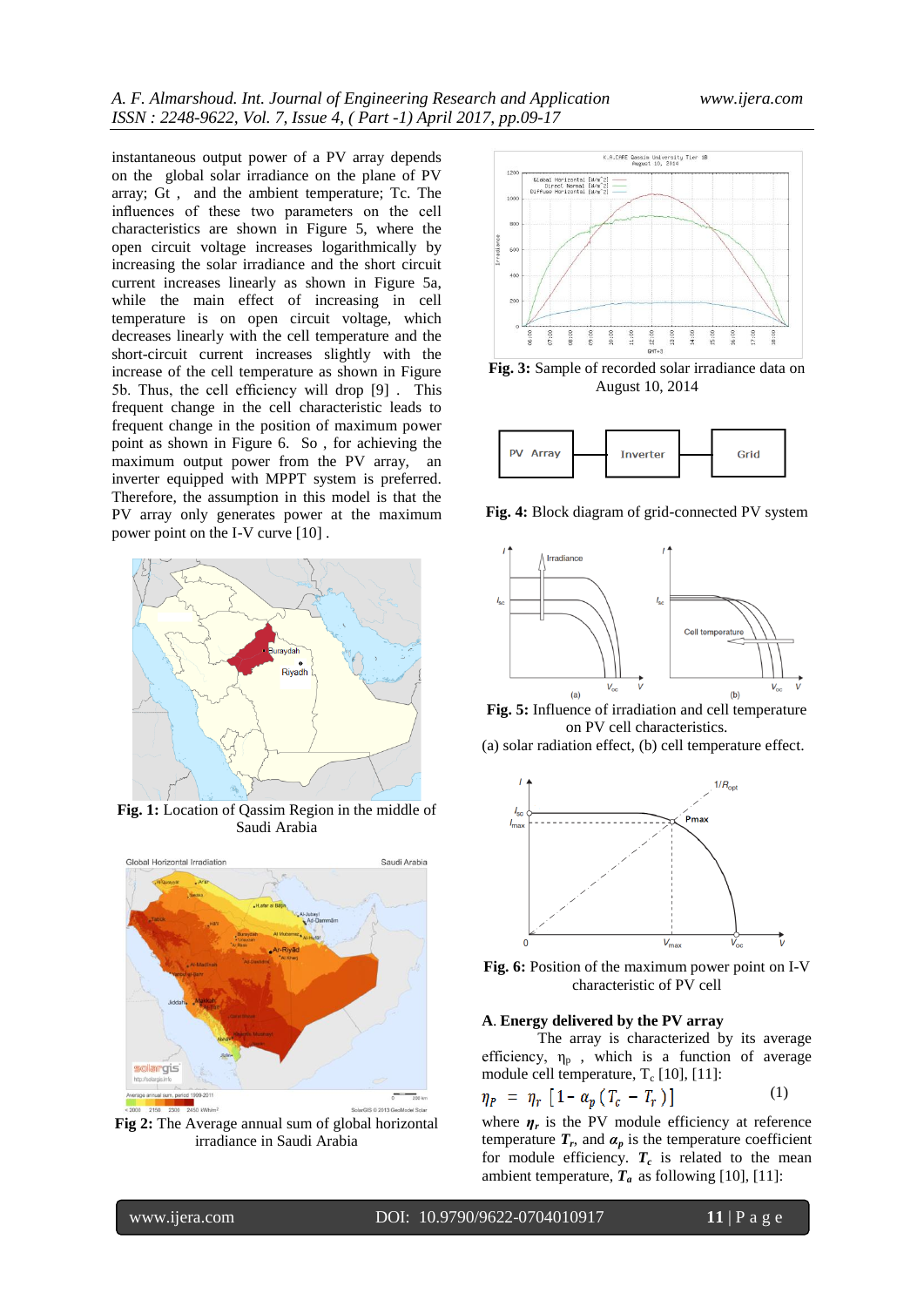$$
T_c - T_a = \frac{219 + 832K_t}{800} (NOCT - 20)
$$
 (2)

where NOCT is the Nominal Operating Cell Temperature and  $K_t$  is the clearness index.

The energy delivered by the PV array  $E_A$  is [11]:

$$
E_A = n_p A G_t (1 - \lambda_m)(1 - \lambda_c) \tag{3}
$$

where *A* is the area of the PV array,  $\lambda_m$  and  $\lambda_c$  are the miscellaneous losses of PV array and power conditioning losses respectively.

#### **B. Energy injected to the grid**

The grid-connected model is so simple as shown in Figure 4, where no load is attached. So the energy injected to the grid is equal to the energy produced by the PV array reduced by inverter losses as following:

$$
E_{grid} = E_A \cdot \eta_{inv} \tag{4}
$$

where  $\eta_{inv}$  is the inverter efficiency

## **V. PERFORMANCE INDICATORS OF GRID-CONNECTED PV SYSTEM**

The feasibility of a grid-connected PV system must be determined using both technical and economic performance indicators. Regarding the technical performance indicators, The International Energy Agency (IEA) photovoltaic power systems program suggested some indicators for evaluating the performance of PV system. These indicators include the total energy yield, the yield factor, the capacity factor and the performance ratio. These technical indicators help in comparison between similar PV systems to determine which works better. On the other hand, the economic indicators are the levelized cost of energy and the simple payback time.

The total energy yield is the total amount of energy that is injected into the grid. The yield factor (YF) measures the productivity of a PV array under certain weather condition, and it is defined as the annual, monthly, or daily net AC energy output of the system divided by the peak power of the installed PV array at standard test condition (STC) and it is given by [12].

$$
YF = \frac{E_{grid} (kWh/year)}{PV_{array} (kW_{peak})}
$$
 (5)

The capacity factor (CF) measures the percentage of usability of PV array, and it is defined as the ratio of the actual annual energy output to the amount of energy the PV array would generate if it is operated at full rated power for 24 hour per day for a year, because the sun is only available for 12 hours a day, so the ideal CF will be 50% due to the unavailability of sun during the night. The typical value of CF usually is less than 40% for most regions in the world due to energy conversion losses and weather change, and it is given by [12]:

$$
CF = \frac{E_{grid}(kWh/year)}{(8760 * PVarray(kWpeak))}
$$
(6)  

$$
CF = \frac{YF}{(2560)} \tag{7}
$$

Performance ratio (PR) is defined as the actual amount of PV energy delivered to the grid in a given period divided by the theoretical amount according to STC data of the modules [13]. It is independent of location and system size and indicates the overall effect of losses on the array's nominal power due to: inverter inefficiency, wiring mismatch, other losses when converting from d.c. to a.c. power, PV module temperature, incomplete use of irradiance, soiling or snow, system down-time, and component failures [14], [15].

$$
PR = YF \cdot G_{STC} / \sum G_t \tag{8}
$$

Where G<sub>STC</sub> is amount of irradiance at STC, and  $\Sigma G_t$  is the accumulative irradiance on the plane of PV array within certain period (annual, monthly, or daily).

The levelized cost of energy (LCOE) is the average cost of energy produced (\$/kWh) over the life time of project, i.e., the life cycle cost (LCC) of project divided by the expected output of energy during the project life time. LCC is the sum of all costs associated with an energy delivery system over its lifetime in today's money, taking into account the time value of money [9]. The purpose of using the LCC is to bring back costs that are anticipated in the future to present day costs by discounting, i.e., by calculating how much would have to be invested at a market discount rate [9]. The life cycle cost is given by [16]:

$$
LCC = C_{\text{capital}} + \Sigma C_{\text{O\&M}} + \Sigma C_{\text{replacement}} - C_{\text{salvage}} \tag{9}
$$

The capital cost  $(C_{\text{capital}})$  of a project includes the initial expense for equipment, the system design, engineering, and installation. This cost is always considered as a single payment occurring in the initial year of the project. The operation and maintenance cost  $(C_{O\&M})$  is the sum of all yearly scheduled operation and maintenance costs. Replacement cost is the sum of all spare parts and equipment replacement cost anticipated over the life of the project, for example the replacement of inverter after 15 years. The salvage value  $(C_{\text{salvage}})$  of a project is its value in the end of the life cycle period. All these anticipated costs should be discounted to their present worth taking into account inflation rate (i) and discount rate (d). The present worth (PW) for any future cost is given by [9]:

$$
PW_n = \frac{C(1+i)^{n-1}}{(1+d)^n} \tag{10}
$$

where  $(n)$  is the number of years.

After calculating the life cycle cost, the levelized cost of energy can be calculated by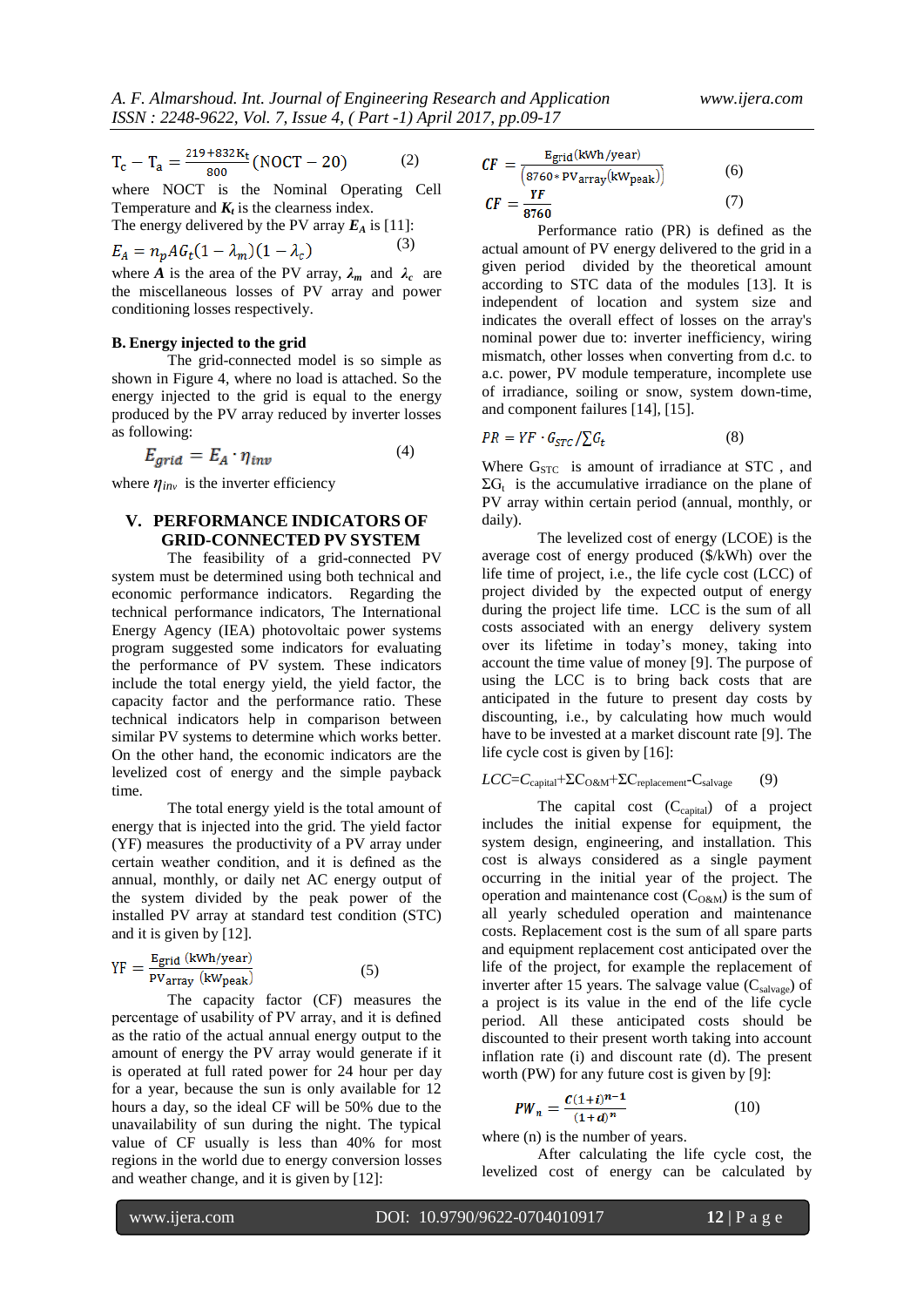dividing the life cycle cost of project by the expected output energy during the project life time as follows [17]:

$$
LCOE = LCC/\Sigma E_{grid} \tag{11}
$$

The simple payback time (SPBT) is one of the most requested measures of a renewable energy system's economic feasibility. Simple payback time determines the number of years for the energy savings from a renewable energy system to offset the initial cost of the investment and given by [18]:

$$
SPBT(years) = \frac{Initial Cost(\$)}{(E_{grid}(Kwh/year) \cdot Value(\$/kWh) - C_{0\&M}(\$/year))}
$$
 (12)

These technical indicators shown in Eqns. 5, 7 and 8 and economic indicators shown in Eqns. 11 and 12 are the performance indicators usually used for determining the viability of renewable energy systems.

## **VI. DETAILS OF THE GRID-CONNECTED PV SYSTEM UNDER INVESTIGATION**

## **A. The grid-connected PV system**

Figure 7 shows the complete system which consists of 4764 unit of PV modules. The PV modules are mono crystalline, manufactured by SunPower. Its maximum efficiency reaches 16.9 % at STC and falls to 14.5 % due the temperature effect in summer in Qassim region , the complete electrical data are shown in Table 1. The PV array is divided into four groups, each group connected to one inverter of 250 kW equipped with MPPT system manufactured by China power , its maximum efficiency reaches to 97.7 % as shown in Figure 8 [21]. In addition to that, one step-up transformer is used for connecting to grid. The miscellaneous and power conditioning losses are estimated to be 2.0% and 1.5% respectively. All PV modules are groundmounted, tilt angle equals to location latitude  $(26.3^{\circ})$ and azimuth angle equals zero. The area of land needed for installation the complete system is estimated at  $11,000 \text{ m}^2$  according to [19].

**Table 1.** Electrical Data of PV module SPR-210- BLK [20]

| Peak Power $(+/-5%)$                                                                     | $P_{\text{max}}$ | <b>210 W</b> |  |  |
|------------------------------------------------------------------------------------------|------------------|--------------|--|--|
| <b>Rated Voltage</b>                                                                     | $V_{mp}$         | 40.0V        |  |  |
| <b>Rated Current</b>                                                                     | $I_{mp}$         | 5.25A        |  |  |
| <b>Open Circuit Voltage</b>                                                              | $V_{\alpha c}$   | 47.7 V       |  |  |
| <b>Short Circuit Current</b>                                                             | $I_{\rm sc}$     | 5.75 A       |  |  |
| <b>Efficiency</b>                                                                        |                  | 16.9%        |  |  |
| <b>Temperature Coefficient</b><br>$-0.38\%$                                              |                  |              |  |  |
| Measured at (STC): irradiance 1000 W/m <sup>2</sup> ,<br>air mass 1.5g, cell Temp. 25 °C |                  |              |  |  |

#### **B. Location and weather data**

The suggested location is near Qassim University at Longitude  $43.75^{\circ}$  E and Latitude  $26.35^{\circ}$  N. The weather and solar irradiance data are recorded for one year by a meteorological station located in Qassim University for period 6/1/ 2013 - 5/1/2015. The weather and solar irradiance data calculated from one minute recorded values are shown in appendix. The annual average irradiance of recorded readings is in good agreement with previously reported data shown in Figure 2, which makes these recent readings more reliable.

### **C. Financial and economic data**

This study focuses on the investment cost of solar PV power plants. This includes costs for PV modules and inverters as well as the Balance of System cost (BOS) which includes: installation, mounting, DC cabling, switch gear, grid connection, transformer, infrastructure development, planning and documentation.

The current international price of PV modules for mono-si type is between (0.56-0.67) \$/Wp as stated by the Energy trend website [22], while the international price of inverters is between (0.11-0.13) \$/Wp as stated in the recent report prepared by Fraunhofer-Institute for Solar Energy Systems for Current and Future Cost of Photovoltaics [3]. In this study, the highest price will be chosen to be in safe side for both PV modules and inverters. The BOS cost and O&M cost as estimated in the report prepared by Fraunhofer-Institute for Solar Energy Systems (ISE) for Current and Future Cost of Photovoltaics [3]. The considered costs are illustrated in Table 2. The interest and inflation rates are 2% and 2.2% respectively as published by SAMA on its website [8]. and the discount rate is estimated at 4.5%. In this study we assume no debt as a part of the capital cost, the life period of project is 25 years which is equal to the life cycle of PV modules. The life period of inverters is 15 years and the salvage value is 20% of capital cost.



**Fig. 7:** Complete PV grid-connected system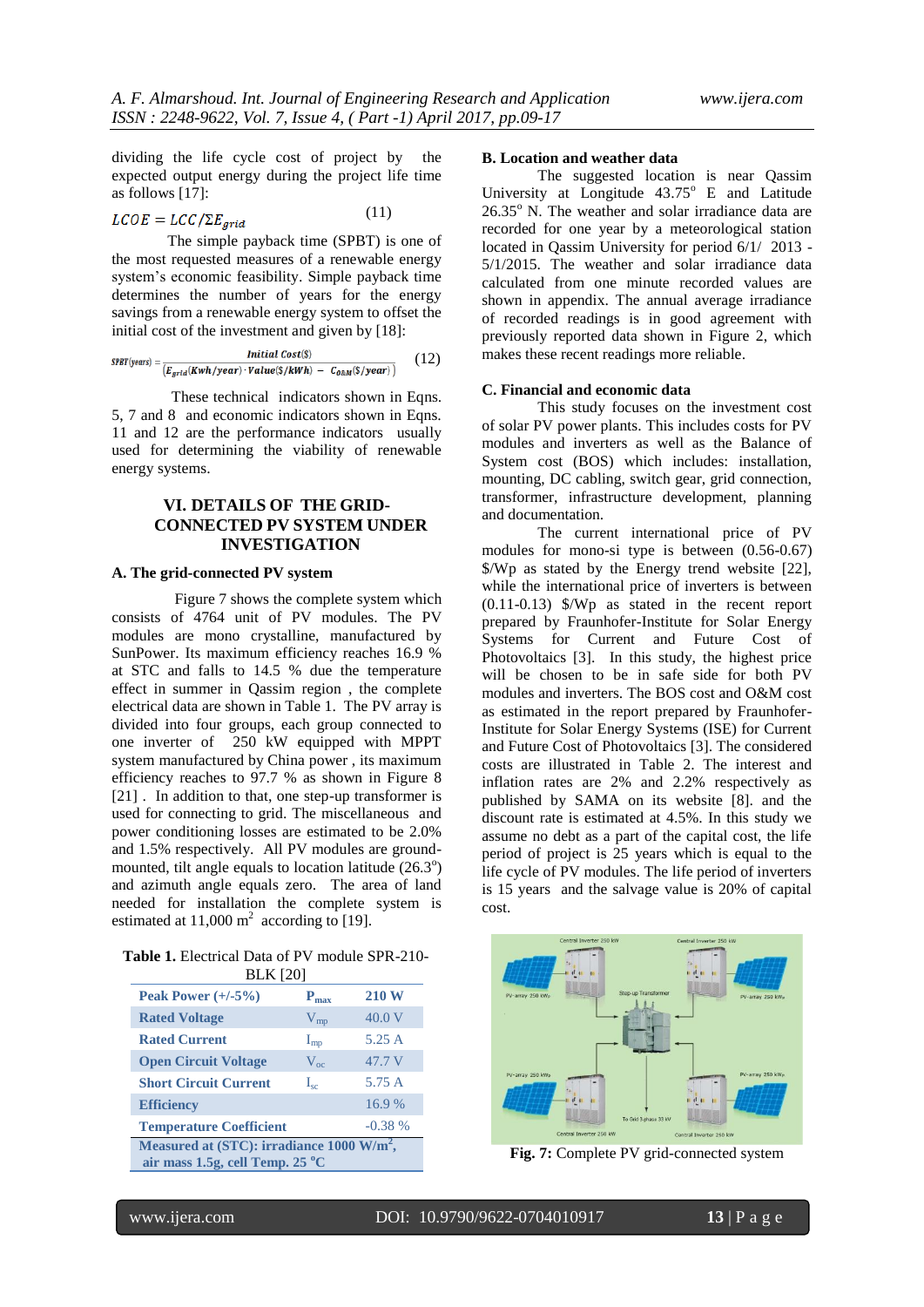

**Fig. 8:** Variation of Inverter's efficiency with loading

| <b>installation</b>   | 55   | $\frac{K}{W_p}$                        |
|-----------------------|------|----------------------------------------|
| mounting              | 82.5 | $\frac{K}{W_p}$                        |
| <b>DC</b> cabling     | 55   | $\frac{\text{K}}{\text{K}}$            |
| switch gear           | 5.5  | $\frac{K}{W_p}$                        |
| grid connection       | 66   | $\frac{K}{W_p}$                        |
| transformer           | 22.  | $\frac{K}{W_p}$                        |
| <i>infrastructure</i> | 44   | $\frac{\text{K}}{\text{W}}_{\text{D}}$ |
| Planning & doc.       | 38.5 | $\frac{\text{K}}{\text{K}}$            |
| 0&M                   | 22.  | $\frac{\text{g}}{\text{w}}$            |

## **VII. RESULTS AND DISCUSSION**

#### **A. Technical analysis**

The simulation results show that, the total energy injected to the grid is 2025.6 MWh/year as shown in Table 3. Figure 9 shows the average monthly energy supplied to the grid. The total energy supplied to the grid during the life time of project (25 years) is 42978.9 MWh assuming the energy yield decreases by 1% annually due to degradation in the rated output power of PV modules.

The annual YF is 2024.7, this means that the PV system in this location under this weather condition can produce its rated power for 2024.7 times during one year. The monthly YF is in the range from 153.73 to 184.52 as shown in Figure 10. The YF of system under investigation is considered high comparing with similar PV grid-connected systems worldwide, for example; 1163 in Ghana[13], 1696.6 in Oman [16], 1861-1922.7 in Kuwait [7], 400–1300 in Germany, 450–1400 in Italy and 470–1230 in Japan [14].

CF For the system under investigation is 23.1%. This value of CF is reasonable comparing with similar PV grid-connected systems worldwide, for example; 13.2 in Ghana [13], 19.64 in Oman [16], 21.6-22.5 in Kuwait [7] and 14-24 in USA [23]. The annual PR for the PV system under investigation is 84.27% and monthly PR in the range from 80.26% to 89.11% as shown in Figure 11.

Over the last 20 years, the performance ratio of a new PV installation has improved from 65% to approximately 85% , this improvement is due to more precise module rating, better design and installation, and more reliable components [24]. Performance ratio values have evolved from 50% to 75% in late 1980s, via 70–80% in 1990s, to >80% nowadays, with some systems reaching 90% [25].

| <b>Annual Energy yield</b>              | 2025.6 MWh |                  |
|-----------------------------------------|------------|------------------|
| <b>Annual capacity factor</b>           | 23.1       | $\%$             |
| <b>Annual yield factor</b>              | 2024.7     |                  |
| <b>Annual performance ratio</b>         | 84.27      | $\%$             |
| <b>Levelized cost of energy</b>         | 0.0359     | \$/kWh           |
| Simple payback time                     | 13.7       | year             |
| <b>Annual GHG emission</b><br>reduction | 1755       | tCO <sub>2</sub> |

#### **B. Economic Analysis**

The LCOE calculation is done in actual prices of the reference year 2015 for PV modules according to Energy trend website[22], and 2014 for other BOS components are according to the report prepared by Fraunhofer-Institute for Solar Energy Systems [3]. The LCOE for the system under investigation is 0.0359 \$/kWh. This value is encouraging value in comparison to other reported values in 2015 in some different countries, for example; .051-.09 in Brazil, .053-.09 in China, .061- 0.1 in France, .051- .069 in Morocco, .049- .076 in Spain and .047-.076 in USA [3]. It is worth to mention that the method of LCOE is suitable to compare the cost of energy produced in PV systems of different generation and cost structures. But it is not suitable for determining the financial viability of a specific PV system. For that, a financing calculation must be done taking into account all revenues and expenditures on the basis of a cash flow model

The SPBT depends on the price of exported electricity to the grid, for the system under investigation it is 13.7 years on the base of 0.0533 \$/kWh which is equivalent to the new tariff of electricity in Saudi Arabia for residential sector.



**Fig. 9:** Monthly average of energy injected to grid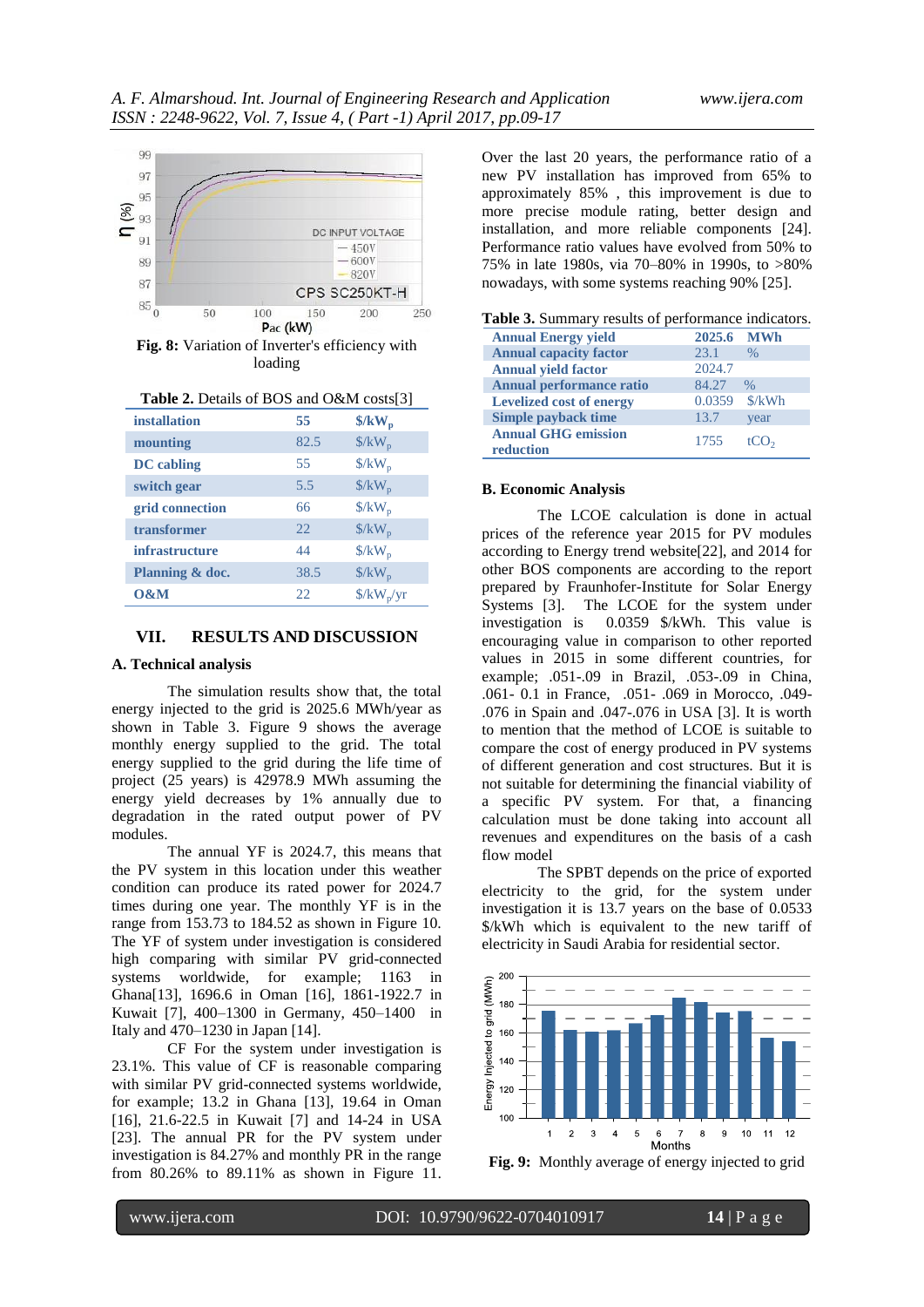

6 Months **Fig. 11**: Monthly Performance Ratio, PR

 $\overline{7}$ 

8 9 10  $11$  $12$ 

5

 $\overline{4}$ 

#### **C. Environmental effect**

-2

3

As a result of utilization the system under investigation in Qassim region, the estimated greenhouse gas GHG emission reduction is about 1755 tons of  $CO<sub>2</sub>$  annually. This quantity of GHG emission is equivalent to 4080 barrels of crude oil, or 754,137 liters of gasoline could be saved from burning for energy production annually, or equivalent to 161 Hectares of forest for absorbing the emitted  $CO<sub>2</sub>$ .

#### **VIII. CONCLUSION**

In this paper, a feasibility study has been performed for a 1MW PV grid-connected system in Qassim region in the middle of Saudi Arabia depending on real solar irradiance data. The simulation results showed high energy productivity and the performance indicators; Yield factor, Capacity factor and Performance ratio are high comparing with similar systems in some different countries. Economic analysis has been done using the LCOE and SPBT as the two most important economic indicators. The LCOE was 0.0359 \$/kWh which is less than the electricity tariff in Saudi Arabia. The SPBT was 13.7 years if the electricity sold with an export rate of 0.0533 \$/kWh which is equal to the tariff of electricity in Saudi Arabia for residential sector. Also the GHG emission reduction has been estimated at 1755 tons of  $CO<sub>2</sub>$  annually. The prices of PV modules and other components of BOS are according to prices of year 2015. This study was done supposing that there is no any

governmental incentives or grants which could make big difference.

In light of the positive results of this study, there are three crucial requirements for the progress of PV competitiveness in Saudi Arabia: The creation of a comprehensive series of laws and regulations providing the basis for renewable systems feeding into the public network, development of feed-intariff mechanism and providing good incentive for renewable systems through greenhouse gas abatement.

The final and most important conclusion derived from the study presented here is that the Saudi Arabia market possesses huge potential for investment in solar energy application.

### **ACKNOWLEDGEMENTS**

The author would like to express the sincere appreciation to the staff of King Abdullah City for Atomic and Renewable Energy (K.A.CARE) for Facilitating access to the required data and their continuing support

#### **REFERENCES**

- [1]. Eltawil M, Zhao Z. "Grid-connected photovoltaic power systems: technical and potential problems-A review", Renewable and Sustainable Energy Reviews 14 (2010) 112–129. doi:10.1016/j.rser.2009.07.015
- [2]. T. Khatib, "A review of designing, installing and evaluating standalone photovoltaic power systems" , Journal of Applied Sciences, 2010, vol. 10, no. 13, pp. 1212–1228. doi:10.3923/jas.2010.1212.1228 ·
- [3]. Fraunhofer ISE, Current and Future Cost of Photovoltaics. Long-term Scenarios for Market Development, System Prices and LCOE of Utility-Scale PV Systems. Study on behalf of Agora Energiewende. 2015. http://www.euractiv.com/files/euractiv\_agora \_solar\_pv\_study.pdf
- [4]. Al-Qassim Region, Wikipedia, https://en.wikipedia.org/wiki/Al-Qassim\_Region#Climate
- [5]. Erica Zell, Sami Gasim, Stephen Wilcox, Suzan Katamoura, Thomas Stoff el, Husain Shibli, Jill Engel-Cox and Madi Al Subie, "Assessment of solar radiation resources in Saudi Arabia", Solar Energy 119 (2015) 422– 438. doi:10.1016/j.solener.2015.06.031
- [6]. GIS Data Solar Radiation Maps, http://solargis.info/doc/free-solar-radiationmaps-DNI
- [7]. Ali Hajiah, Tamer Khatib, K. Sopian, and M. Sebzali, "Performance of Grid-Connected Photovoltaic Systemin Two Sites in Kuwait", Hindawi Publishing Corporation International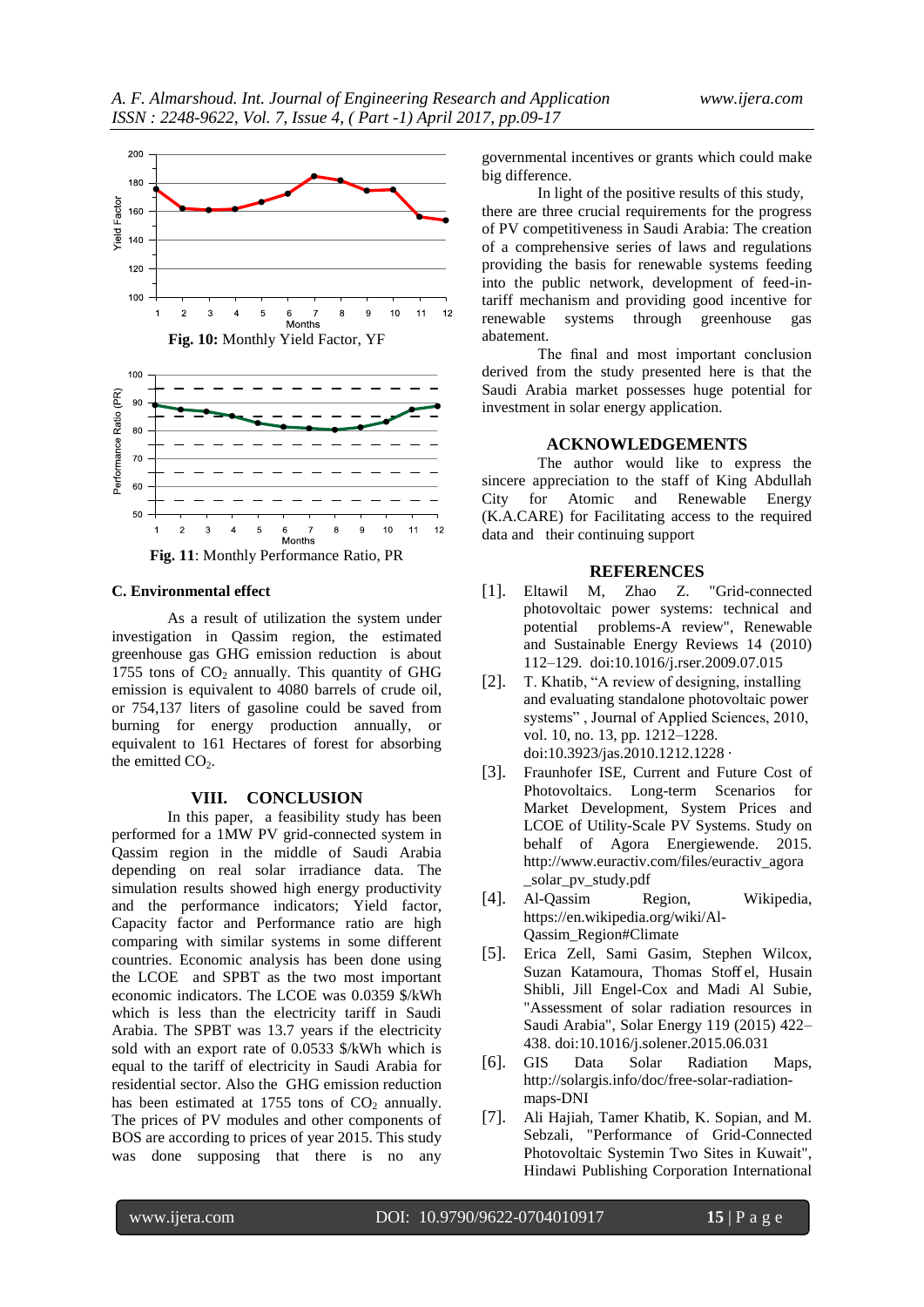Journal of Photoenergy Volume 2012, Article ID 178175. doi:10.1155/2012/178175

- [8]. Saudi Arabian Monetary Agency (SAMA), http://www.sama.gov.sa/en- /Pages/default.aspx
- [9]. Soteris A. Kalogirou, "Solar Energy Engineering-Processes and Systems",1st ed, 2009, Elsevier Inc.
- [10]. D. L. Evans, "Simplified Method for Predicting Photovoltaic Array Output", Solar Energy, 1981, 27,6, 555-560. doi:10.1016/0038-092X(81)90051-7
- [11]. RETScreen, Photovoltaic Project Analysis e-Textbook, Natural Resources Canada 2001 – 2004 at: http://www.retscreen.net/ang/textbook\_pv.ht ml
- [12]. E. Kymakis, S. Kalykakis, and T. M. Papazoglou, "Performance analysis of a grid connected photovoltaic park on the island of crete," Energy Conversion and Management, 2009, vol. 50, no.3, pp. 433–438. doi:10.1016/j.enconman.2008.12.009
- [13]. Ebenezer N. Kumi and A. Brew-Hammond, "Design and Analysis of a 1MW Grid-Connected Solar PV System in Ghana", African Technology Policy Studies Network, 2013, ATPS working paper No. 78. http://www.atpsnet.org/Files/rps27.pdf
- [14]. McEvoy A, Markvart T, Castaner L., "Practical Handbook of Photovoltaics: Fundamentals and Applications", Elsevier; 2011, New York, USA.
- [15]. B. Marion, J. Adelstein, K. Boyle , H. Hayden, B. Hammond, T. Fletcher, B. Canada, D. Narang, D. Shugar, H. Wenger, A. Kimber, L. Mitchell, G. Rich and T. Townsend, " Performance Parameters for Grid-Connected PV Systems " The proceedings of the 31st IEEE Photovoltaics Specialists Conference and Exhibition Lake Buena Vista, Florida January 3-7, 2005.
- [16]. Hussein A. Kazem, Tamer Khatib,"Technoeconomical assessment of grid connected photovoltaic power systems productivity in Sohar, Oman", Sustainable Energy Technologies and Assessments 3 (2013) 61– 65. doi:10.1016/j.seta.2013.06.002
- [17]. Holt, Thomas, Packey, Daniel J., and Short, Walter, "A Manual for the Economic Evaluation of Energy Efficiency and Renewable Energy Technologies", NREL, TP-462-5173 March 1995. http://www.nrel.gov/docs/legosti/old/5173.pdf
- [18]. Benjamin S. Rashford, Natalie Macsalka, and Milton Geiger, "Renewable Energy Investment Analysis: What's the

PAYBACK?", University of Wyoming Extension publications, B-1235, June 2013. http://www.wyomingextension.org/agpubs/pu bs/B1235.pdf

- [19]. Antonio L. and Steven H. "Hand book of Photovoltaic Science and Engineering", 2<sup>nd</sup> edition, WILEY, 2012.
- [20]. Data sheet of PV module (SPR-210-BLK): http://www.rectifier.co.za/Solar/sunpower/pdf /sunpower.pdf
- [21]. Data sheet of Inverter: http://www.astronergy.com/attch/product/100 KW-1MW%20inverter.pdf
- [22]. Energy Trend: http://pv.energytrend.com/
- [23]. Kristen Ardani and Robert Margolis,"The 2010 Solar Market Trends Report", NREL, 2010.

http://www.nrel.gov/docs/fy12osti/51847.pdf

- [24]. Achim Woyte, Mauricio Richter, David Moser, Stefan Mau, Nils Reich and Ulrike Jahn "Monitoring of Photovoltaic Systems: Good Practices And Systematic Analysis", Proceedings of the 28th European PV solar energy conference, Paris, France, 2013. https://www.ise.fraunhofer.de/de/veroeffentlic hungen/konferenzbeitraege/konferenzbeitraeg e-2013/28th-eupvsec/woyte.pdf
- [25]. Wilfried van Sark, Nils Holger Reich, Björn Müller and Christian Reise,"Review of PV performance ratio development", proceedings of World Renewable Energy Forum,(WREF 2012), Volume 6, Denver, May 2012. doi: 10.13140/2.1.2138.7204